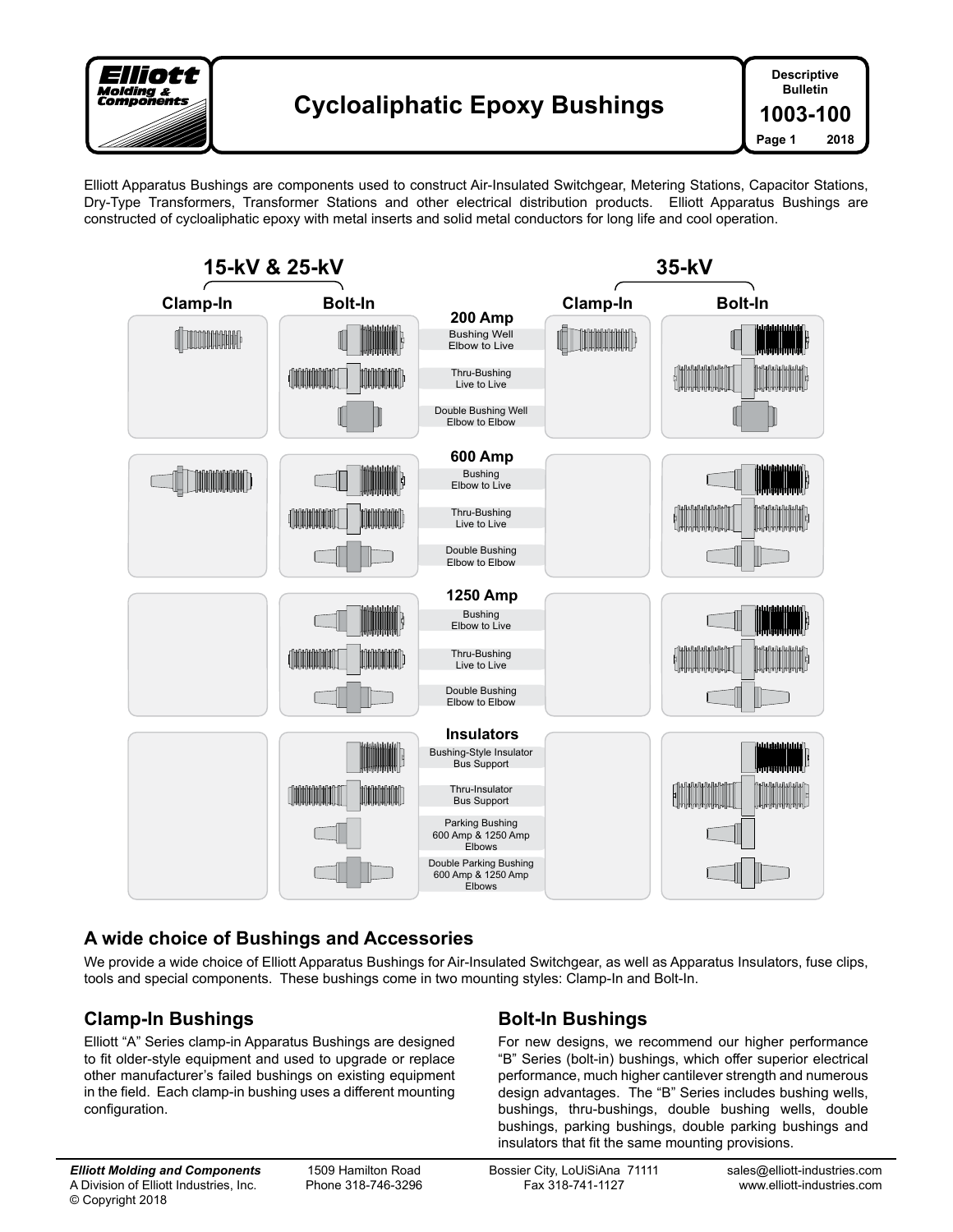

# **Cycloaliphatic Epoxy Bushings**



## **Universal Mounting System**



- Build live-terminal equipment with Thru-Bushings and replace them with Bushing Wells in the future to convert the equipment to deadfront.
- Field upgrade equipment by changing the 200 Amp Bushing Wells and bus to 600 Amp Bushings and bus as the load increases.
- Add an additional terminal in the field by removing a Bushing-Style Insulator and replacing it with a Bushing.



 $1.5" + 1.5$ 

**Standard Mounting Holes for Elliott "B" Series Bushings**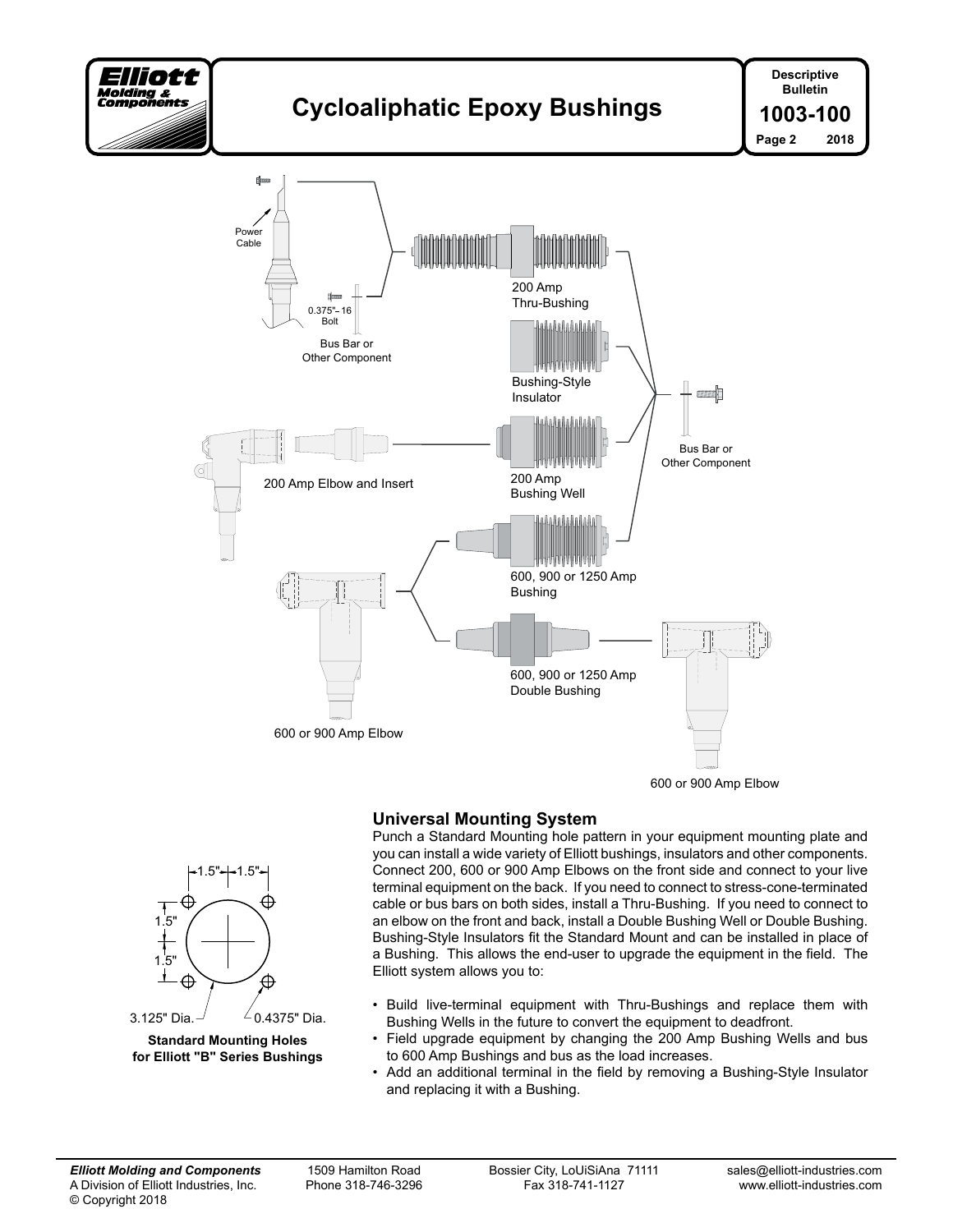

#### **History**

Elbow-terminated, air-insulated pad-mounted switchgear was constructed with clamp-in bushings until both Elliott and S&C offered bolt-in air-insulated bushings in 1981. Failures of the early clamp-in bushings included flashover due to partial discharge at the mounting hole, cracking due to thermal stress, interface voids and other design deficiencies. Determined to eliminate these problems, in 1975 Elliott Industries began offering bushings and insulators molded from cycloaliphatic epoxy. Advances in electrical shielding, manufacturing technology, material technology and design have elevated the performance to a superior level and eliminated the earlier problems.

#### **Limitations of the Clamp-In design**

An ideal bushing has plenty of cantilever strength, leakage distance and a standard mounting hole. To increase cantilever strength, a larger diameter shank is needed. If you keep the same length skirts, your mounting hole must increase in size. To keep the same mounting hole, you are forced to use shorter skirts, resulting in less leakage distance. Less leakage distance means less resistance to contamination, resulting in more field failures.

If you want to increase leakage distance, the designer can use more and longer skirts. Longer skirts mean a larger mounting hole unless you use a smaller shank. A smaller shank lowers cantilever and thermal shock strength. If the designer uses thinner skirts and uses more of them, leakage can be increased while holding the same cantilever strength. But thin skirts are fragile. If a thin skirt catches the edge of the mounting hole as the bushing is being installed, it will snap off. Our solution has been to increase the size of the hole to allow for adequate strength and leakage. This is why different model clamp-in bushings use different mounting holes and clamp rings.

#### **The Elliott Solution**

Elliott bolt-in bushings do not suffer from the design constraints of clamp-in bushings. Since the bushing installs from the back, only the interface must pass through the mounting hole. The shank and skirts can be of any diameter. This allows the bushing designer to use a large diameter shank for higher cantilever strength, while using lots of high leakage skirts for increased resistance to contamination. The design also provides for better electrical performance, a universal mounting hole and less chance of damage at installation.

The first Elliott bolt-in bushing was our #1202-635B. We needed a 600 Amp 35 kV bushing. It was clear that the bushing needed a larger shank than any of our previous clamp-in designs, but the shank would be too large to fit through a hole without damaging the skirts. The obvious solution was to forget the clamp-in design and move the mounting flange to the back. We developed the #1202-635B bolt-in bushing and were very pleased with the resulting high electrical performance and mechanical strength. Over time, we developed an entire line of "B" Series products,

A Division of Elliott Industries, Inc. Phone 318-746-3296 Fax 318-741-1127 www.elliott-industries.com © Copyright 2018

bushings, thru-insulators and bushing-style insulators. To the switchgear manufacturer, the Elliott bolt-in design is a huge advantage. Instead of having different equipment plate designs (depending on what combination of bushings a customer wants) the manufacturer can use a single design and install any combination of Elliott bolt-in devices the customer desires. Plus, the Elliott system and standard mounting holes make it easier to upgrade equipment in the field.

including bushings, bushing wells, thru-bushings, double

#### **Corona, moisture and tracking**

The existence of corona in switchgear is very serious business. Corona (partial discharge) in air generates ozone, an unstable triatomic molecule of oxygen. Ozone is highly corrosive, second only to fluorine in its oxidizing power. Ozone can combine with water to create an extremely corrosive atmosphere. This water/ozone solution is one of the most corrosive substances known. The combination of corona, moisture and time will cause rapid decay of the equipment. We have seen poorly designed and built equipment suffer a very short life due to these problems.

#### **Edge-of-hole discharge**

When you punch a hole in sheet metal, you get a sharp edge where the punch passed through the sheet. When a conductor passes through the hole, large electrical stresses occur at the sharp edge, which can result in corona (partial discharge). If an unshielded bushing is installed, corona will slowly eat away at the insulation until failure occurs. If the bushing is mounted off-center in the hole, a higher stress is created where the air-gap is smallest, increasing corona activity.



The best clamp-in bushings add shielding to the shank, which greatly improves the situation. The bushing can still "see" the sharp edge, but its effects are minimized. Some manufacturers don't add this type of shielding to keep the price down. We believe this is false economy.

The Elliott bolt-in bushing completely shields the hole. The conductor cannot "see" the edge of the hole and is completely unaffected.

*Elliott Molding and Components* 1509 Hamilton Road Bossier City, LoUiSiAna 71111 sales@elliott-industries.com